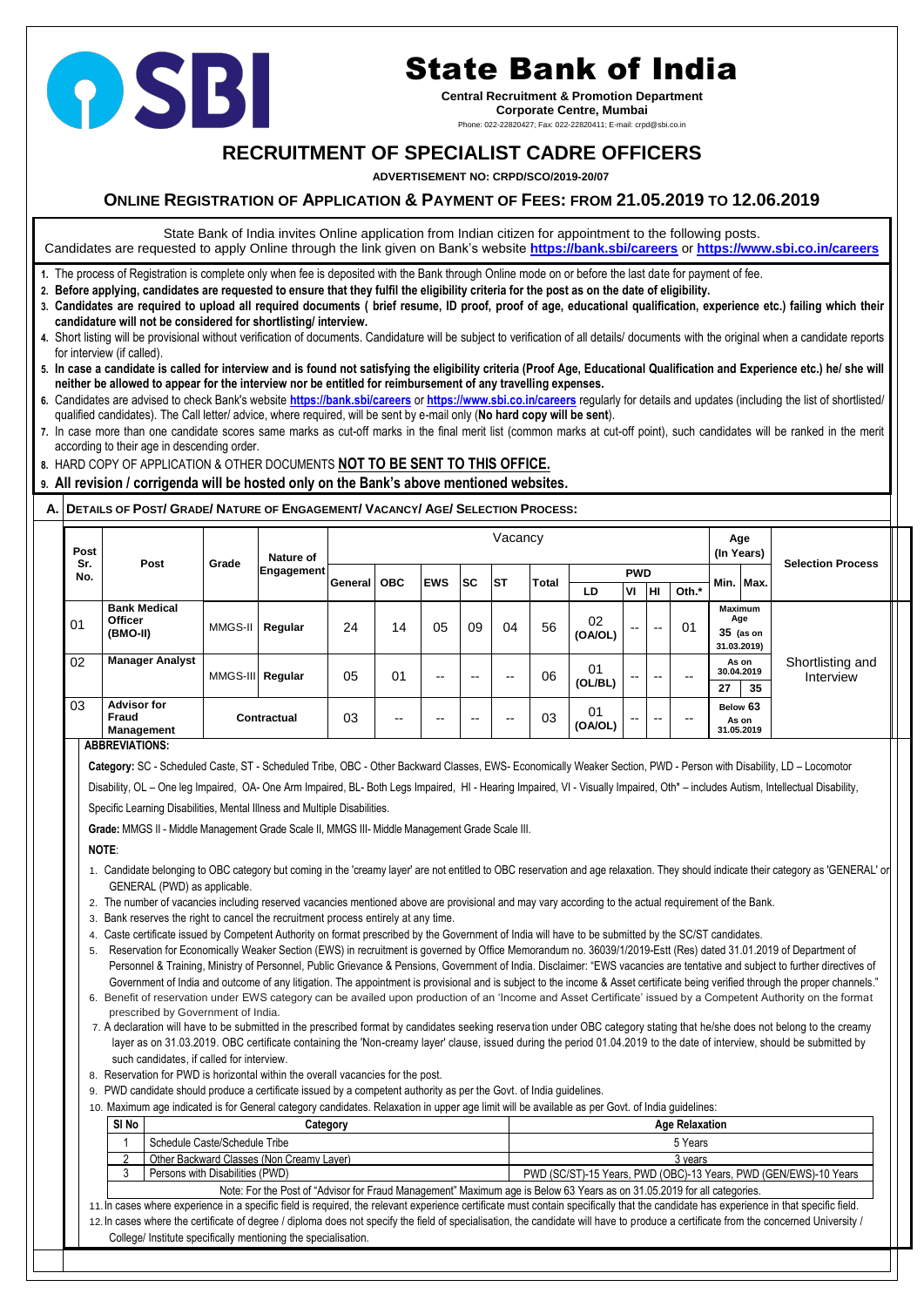| <b>SR</b><br><b>NO</b> | <b>CIRCLE</b>      | <b>CENTRE</b>                       | <b>VACANCY</b> | SR <sub>NO</sub> | <b>CIRCLE</b> | <b>CENTRE</b>      | <b>VACANCY</b> |
|------------------------|--------------------|-------------------------------------|----------------|------------------|---------------|--------------------|----------------|
| 1                      |                    | Ahmedabad                           | 1              | 27               |               | Hyderabad          | $\overline{2}$ |
| $\overline{2}$         | Ahmedabad          | Bhavnagar                           | 1              | 28               |               | Warangal           | 1              |
| 3                      |                    | <b>Surat</b>                        | 1              | 29               | Hyderabad     | Nizamabad          | $\mathbf 1$    |
| 4                      |                    | <b>LHO Amaravati</b><br>(Hyderabad) | 1              | 30               |               | Nalgonda           | 1              |
| 5                      | Amaravati          | Kurnool                             | 1              | 31               |               | Jaipur             | $\overline{2}$ |
| 6                      |                    | Kakinada                            | 1              | 32               |               | Jaipur (Alwar)     | 1              |
| $\overline{7}$         |                    | Gulbarga                            | 1              | 33               |               | <b>Bikaner</b>     | 1              |
| 8                      |                    | <b>Mysore</b>                       | 1              | 34               | Jaipur        | Udaipur            | 1              |
| 9                      | Bengaluru          | Tumkur                              | 1              | 35               |               | Jodhpur            | $\mathbf 1$    |
| 10                     |                    | Mangalore                           | 1              | 36               |               | Kota               | 1              |
| 11                     |                    | Davangere                           |                | 37               |               | Lucknow            | 1              |
| 12                     | <b>Bhopal</b>      | <b>Bhopal</b>                       | 1              | 38               | Lucknow       | Varanasi           | 1              |
| 13                     |                    | <b>Bilaspur</b>                     | 1              | 39               |               | <b>Bareily</b>     | 1              |
| 14                     |                    | <b>Bhubaneswar</b>                  | 1              | 40               |               | Allahabad          | $\mathbf 1$    |
| 15                     | <b>Bhubaneswar</b> | Sambalpur                           | 1              | 41               | Maharashtra / | Mumbai             | $\overline{2}$ |
| 16                     |                    | Berhampur (GM)                      | 1              | 42               | <b>MMRD</b>   | Aurangabad         | 1              |
| 17                     |                    | Chandigarh                          | $\overline{2}$ | 43               |               | <b>Nasik</b>       | 1              |
| 18                     |                    | Jammu                               | 1              | 44               |               | Dibrugarh          | $\mathbf 1$    |
| 19                     |                    | Shimla                              | 1              | 45               | North-East    | Silchar            | $\mathbf 1$    |
| 20                     | Chandigarh         | Panchkula                           | 1              | 46               |               | Muzaffarpur        | 1              |
| 21                     |                    | Patiala                             | 1              | 47               | Patna         | Purnea             | 1              |
| 22                     |                    | <b>Bhatinda</b>                     | 1              | 48               |               | Thiruvananthapuram | 1              |
| 23                     |                    | Rohtak                              | 1              | 49               |               | Ernakulam          | 1              |
| 24                     | Chennai            | Salem                               | 1              | 50               | Thiruvananth  | Kozhikode          | 1              |
| 25                     |                    | Agra                                | 1              | 51               | apuram        | <b>Thrissur</b>    | 1              |
| 26                     | New Delhi          | Dehradun                            | 1              | 52               |               | Kottayam           | $\mathbf{1}$   |
|                        |                    |                                     |                |                  |               |                    |                |

**C. DETAILS OF EDUCATIONAL QUALIFICATION/ EXPERIENCE:**

| <b>Educational Qualifications</b>                                                                                                                                                                                                                                                    | <b>Post Qualification Experience</b>                                                                                                                                                                                                                                                                                                                                                                                                                                                                                                                                                                                                                    |
|--------------------------------------------------------------------------------------------------------------------------------------------------------------------------------------------------------------------------------------------------------------------------------------|---------------------------------------------------------------------------------------------------------------------------------------------------------------------------------------------------------------------------------------------------------------------------------------------------------------------------------------------------------------------------------------------------------------------------------------------------------------------------------------------------------------------------------------------------------------------------------------------------------------------------------------------------------|
| As on 31.03.2019.<br>MBBS from any recognised University<br>College approved by Medical Council of<br>India (MCI)                                                                                                                                                                    | Essential Experience (As on 31.03.2019):<br>a) Those having MBBS Degree: Minimum 5 Years' Experience as a<br>General Practitioner reckoned as on date of eligibility (31.03.2019)<br>from the date of registration with the Medical Council of India (MCI).<br>(Experience gained during internship will not be counted for<br>eligibility)<br>b) Those having Post Graduate Degree: Minimum 3 Years' Experience<br>as a General Practitioner reckoned as on date of eligibility<br>(31.03.2019) from the date of registration with the Medical Council<br>of India (MCI). (Experience gained during internship will not be<br>counted for eligibility) |
| As on 30.04.2019.<br>Chartered Accountant (CA)/ MBA(Finance)<br>PGDM(Finance)<br>Equivalent/<br>or<br>or<br>Equivalent.                                                                                                                                                              | Essential Experience (As on 30.04.2019): Minimum 5 Years Post<br>Qualification Experience as on 30.04.2019 in the area of Corporate<br>Finance/ Corporate Credit (Sanction/ Credit Monitoring).<br>Preference will be given to Banking Experience, However applicants<br>who have similar experience in any NBFC can also apply                                                                                                                                                                                                                                                                                                                         |
| for The candidate should be a retired IPS<br>(Indian Police Service) Officer / State Police<br>Management Service Officer not below the rank of Deputy<br>Superintendent of Police and should have<br>worked in / handled Vigilance / Economic<br>Offences/ Cyber Crime departments. | Minimum 5 Years of experience in conduct of Investigation<br>Supervision in investigation works during his/ her service.                                                                                                                                                                                                                                                                                                                                                                                                                                                                                                                                |
|                                                                                                                                                                                                                                                                                      |                                                                                                                                                                                                                                                                                                                                                                                                                                                                                                                                                                                                                                                         |
|                                                                                                                                                                                                                                                                                      |                                                                                                                                                                                                                                                                                                                                                                                                                                                                                                                                                                                                                                                         |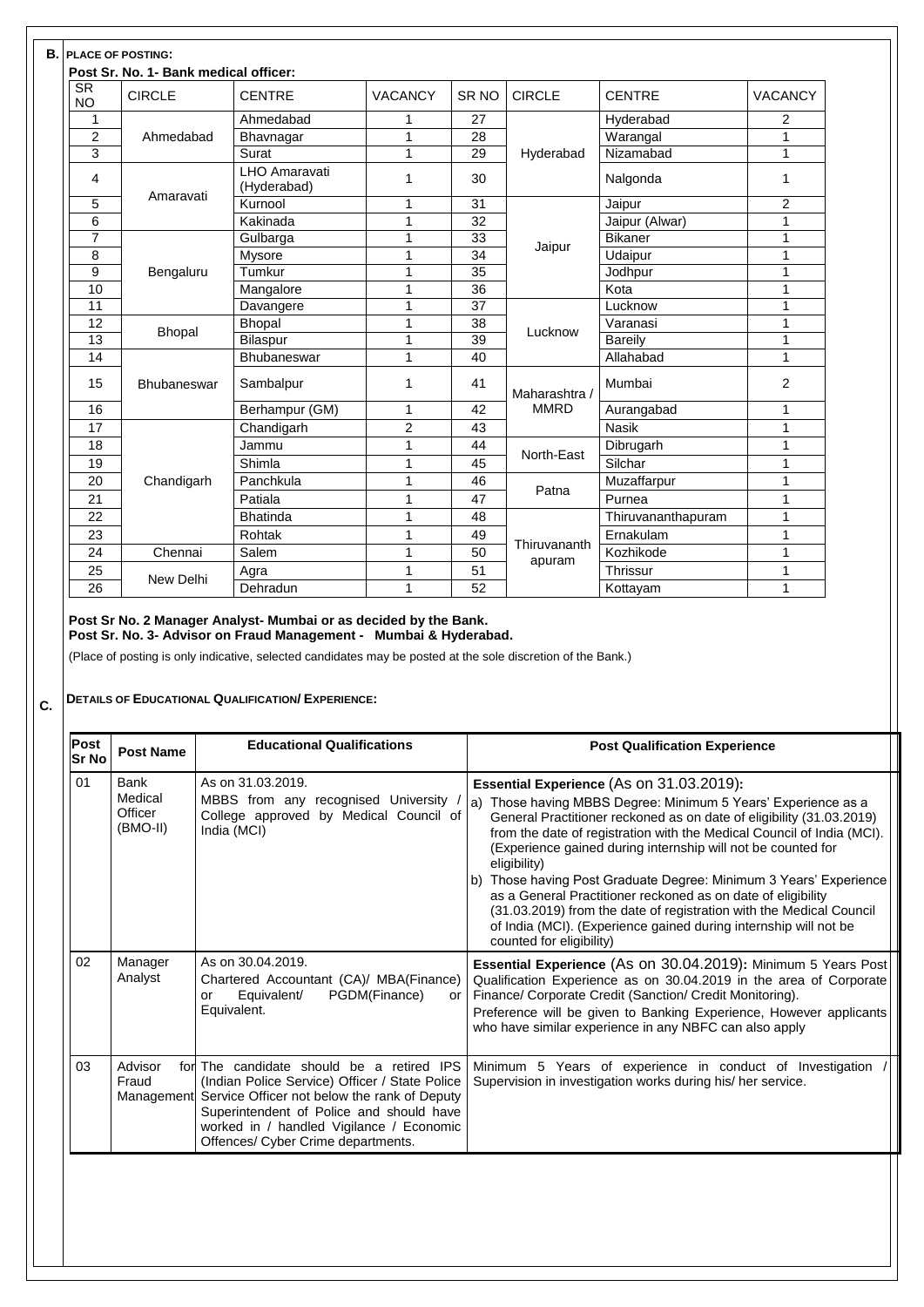# **D. JOB PROFILE AND KRAS :**

| Post Sr. No. | <b>Post Name</b>    | Roles / Job Profile & KRAs in Brief                                                                                                                                                            |
|--------------|---------------------|------------------------------------------------------------------------------------------------------------------------------------------------------------------------------------------------|
|              |                     | Responsibilities of the BMOs shall include the following:                                                                                                                                      |
| 01           | <b>BANK MEDICAL</b> | ❖ Attending to ailments of Officers/ Dependents/ Pensioners calling at the Bank's Dispensary.                                                                                                  |
|              | <b>OFFICER</b>      | To make necessary arrangements for admission of the Bank's patients at empanelled hospitals.                                                                                                   |
|              | $(BMO-II)$          | Arranging tie ups with Hospitals and Diagnostic centres, their periodical visit and review.<br>❖                                                                                               |
|              |                     | Referring employees to Hospitals/ Diagnostic centres as per requirement.                                                                                                                       |
|              |                     | To attend Banks' employees admitted in Bank's various empanelled hospitals in case of necessity.                                                                                               |
|              |                     | ❖ Preparation of Budget, maintaining adequate stocks of medicines at Bank's dispensaries and ensuring proper                                                                                   |
|              |                     | use of medicines.                                                                                                                                                                              |
|              |                     |                                                                                                                                                                                                |
|              |                     | ❖ Standardisation of medical charges for each centre.                                                                                                                                          |
|              |                     | Scrutiny of medical bills including hospitalisation bills of employees and pensioners.                                                                                                         |
|              |                     | ❖ Medical examination of new recruits / promotes in the Bank including contract appointees as and when referred<br>by the Bank and submit the reports to the concerned departments / Branches. |
|              |                     | ❖ Submission of suitable comments / opinions on references referred by various offices.                                                                                                        |
|              |                     | * To attend to the needs of the employees outside office hours whenever called upon in an emergency.                                                                                           |
|              |                     | * To attend to technical aspects of all new and diversified medical facilities extended as welfare measures.                                                                                   |
|              |                     | ❖ To oversee the administration of the medical department.                                                                                                                                     |
|              |                     |                                                                                                                                                                                                |
|              |                     | $\div$ To attend to all such matters which are necessary to run the dispensary efficiently.                                                                                                    |
|              |                     | Coordinating the setting of Medical Board.<br>❖                                                                                                                                                |
|              |                     | * Organising wellness camps/ talks and carrying out preventive health care measures for our employees.                                                                                         |
|              |                     | * Ensuring proper maintenance of dispensary; adherence to time schedule/ punctuality; ensuring maintenance of                                                                                  |
|              |                     | digital medical records of employees; ensuring eligible officers to undertake regular health checkups etc.                                                                                     |
|              |                     | Any other related work as and when entrusted by the competent authority.                                                                                                                       |
| 02           | MANAGER-            | Brief Job Profile & KRAs for the post:                                                                                                                                                         |
|              | <b>ANALYST</b>      | ❖ To carry out post-sanction credit monitoring activity.                                                                                                                                       |
|              |                     | ❖ Analysis of data generated in the post sanction monitoring tool.                                                                                                                             |
|              |                     | * To analyse and prepare report for improvement of asset quality of the Bank.                                                                                                                  |
|              |                     | ❖ Analysis of data from external sources and its implication on assets quality.                                                                                                                |
| 03           | <b>ADVISOR FOR</b>  | Roles and Responsibilities of Advisor for Fraud Management are as under:                                                                                                                       |
|              | <b>FRAUD</b>        | Assisting the investigating officials to identify the root cause of the fraud.                                                                                                                 |
|              | <b>MANAGEMENT</b>   | Analyse the pattern and suggest remedial measures in case of repeated frauds of similar nature.                                                                                                |
|              |                     | ❖ Suggest ways and means of dealing with Police/ DBE/ EOW/ Other Government investigation agencies.                                                                                            |
|              |                     | Analyse legal angle of fraud and suggest appropriate approach.                                                                                                                                 |
|              |                     | ❖ Assist the Bank in filling FIRs using their past connections, in case of any difficulty faced by the Bank and                                                                                |
|              |                     | pursuing them further.                                                                                                                                                                         |
|              |                     | ❖ Help the Bank protect its officials from unnecessary harassment by investigating agencies.                                                                                                   |
|              |                     | Help in interpreting local laws of a particular State.                                                                                                                                         |
|              |                     | Share Knowledge about new developments in fraud management.                                                                                                                                    |
|              |                     | Liaise with the investigation agencies for expediting resolution / recovery.                                                                                                                   |
|              |                     | Any other work as entrusted by the Controller (senior most General Manager of the Circle) during the currency of<br>❖                                                                          |
|              |                     | the engagement.                                                                                                                                                                                |
|              |                     |                                                                                                                                                                                                |
|              |                     |                                                                                                                                                                                                |

| 01 | <b>Post Name</b>                                                                                                                                                                                                                                                   | <b>Scale of Pay</b>                                                                                                                                                                                                                                                                                                                                               |
|----|--------------------------------------------------------------------------------------------------------------------------------------------------------------------------------------------------------------------------------------------------------------------|-------------------------------------------------------------------------------------------------------------------------------------------------------------------------------------------------------------------------------------------------------------------------------------------------------------------------------------------------------------------|
|    | Bank Medical Officer (BMO-II)*                                                                                                                                                                                                                                     |                                                                                                                                                                                                                                                                                                                                                                   |
|    | *BMOs will not be permitted to undertake private<br>practice.<br>BMOs may be permitted to attend One Local Medical<br>Conference and One National Medical Conference,<br>subject to approval on case to case basis, for updation of<br>their knowledge and skills. | 31705-1145/1-32850-1310/10-45950 + Other allowances applicable as per SBIOSR + Non<br>practicing allowance @ 15% of Basic Pay<br>Approximate CTC at Metro Rs 13.30 lacs to 15.25 lacs.<br>Higher Start in the scale of pay: One increment on the qualification of post graduate diploma<br>and Two increments on the qualification of MS or MD or its equivalent. |
| 02 | Manager-Analyst                                                                                                                                                                                                                                                    | Regular in MMGS-III - 42020-1310/5-48570-1460/2-51490                                                                                                                                                                                                                                                                                                             |
| 03 | <b>Advisor for Fraud Management</b>                                                                                                                                                                                                                                | Consolidated monthly fee of ₹50,000.00 and an administrative monthly expenses of<br>₹25,000.00<br>(Traveling Expenses /Haltting Allowance and eligibilty of Stay in hotel while on official duty<br>outside the Head Quarters will be as applicable to TEGS-VII Officer (General Manager rank) of<br>the Bank).                                                   |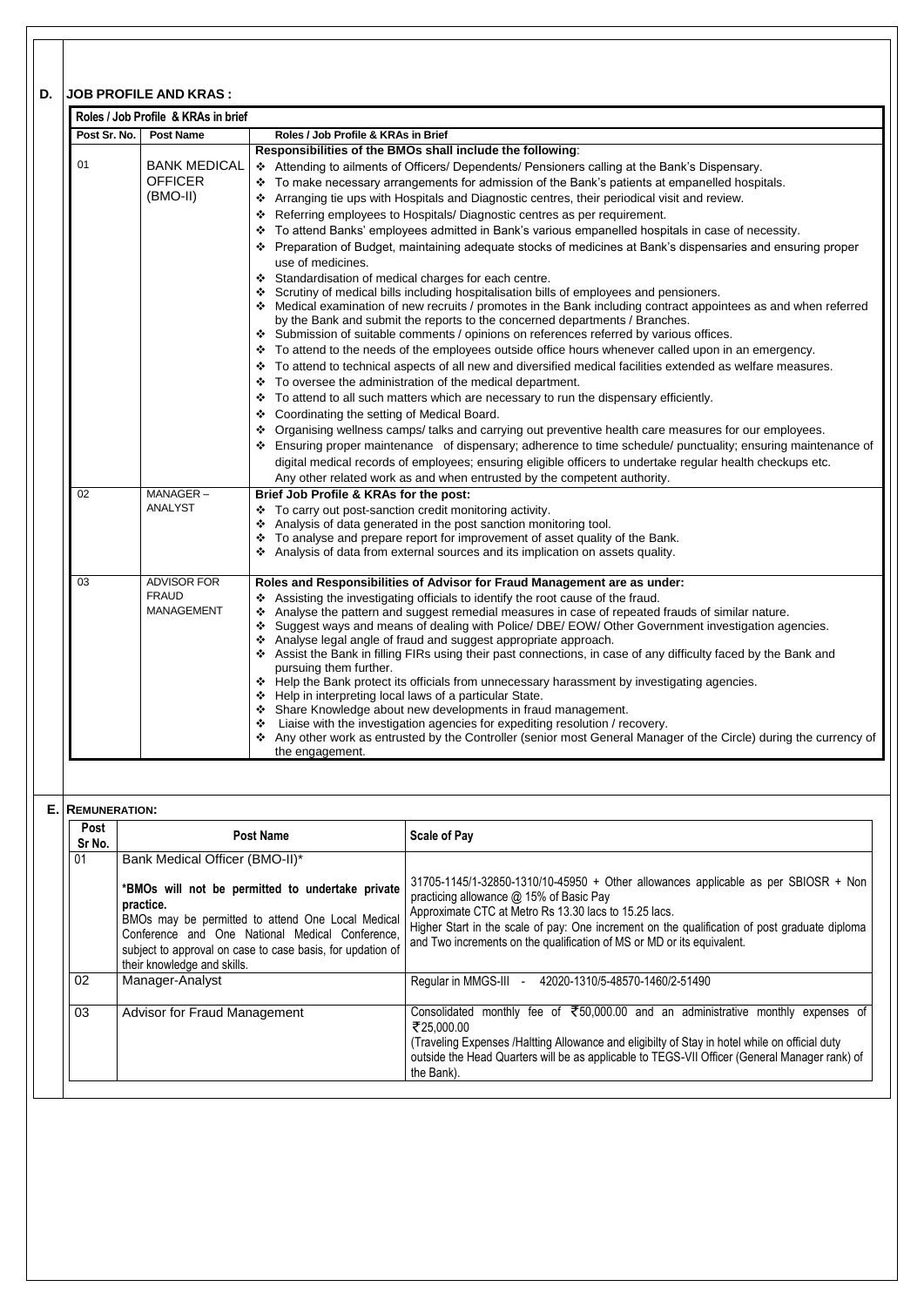| F. | How To APPLY: Candidates should have valid email ID which should be kept active till the declaration of result. It will help him/her in getting call letter/Interview advices<br>etc. by email.                                                                                                                                                                                                                                                                                                                                                                                                                                                                                                                                                                                                                                                                                                                                                                                                                                                                                                                                                                                                                                                                                                                                                                                                                                                                                                                                                                                 |                                                                                                                                                                                                                                                                                                                                                                                                                                                                                                                                                                                                                                                                                                                                                                                                                                                                                                                                                                                                                                                                                                                                                                                                                                                                                                                                                                                                                                                                                                                                                                                                                                                                                |
|----|---------------------------------------------------------------------------------------------------------------------------------------------------------------------------------------------------------------------------------------------------------------------------------------------------------------------------------------------------------------------------------------------------------------------------------------------------------------------------------------------------------------------------------------------------------------------------------------------------------------------------------------------------------------------------------------------------------------------------------------------------------------------------------------------------------------------------------------------------------------------------------------------------------------------------------------------------------------------------------------------------------------------------------------------------------------------------------------------------------------------------------------------------------------------------------------------------------------------------------------------------------------------------------------------------------------------------------------------------------------------------------------------------------------------------------------------------------------------------------------------------------------------------------------------------------------------------------|--------------------------------------------------------------------------------------------------------------------------------------------------------------------------------------------------------------------------------------------------------------------------------------------------------------------------------------------------------------------------------------------------------------------------------------------------------------------------------------------------------------------------------------------------------------------------------------------------------------------------------------------------------------------------------------------------------------------------------------------------------------------------------------------------------------------------------------------------------------------------------------------------------------------------------------------------------------------------------------------------------------------------------------------------------------------------------------------------------------------------------------------------------------------------------------------------------------------------------------------------------------------------------------------------------------------------------------------------------------------------------------------------------------------------------------------------------------------------------------------------------------------------------------------------------------------------------------------------------------------------------------------------------------------------------|
|    | <b>GUIDELINES FOR FILLING ONLINE APPLICATION:</b><br>i. Candidates will be required to register themselves online through the link<br><b>SBI</b><br>website<br>https://bank.sbi/careers<br>available<br><b>OR</b><br>on<br>https://www.sbi.co.in/careers and pay the application fee using Internet<br>Banking/ Debit Card/ Credit Card etc.<br>ii. Candidates should first scan their latest photograph and signature. Online<br>application will not be registered unless candidate uploads his/her photo and<br>signature as specified on the online registration page (under 'How to Apply").<br>iii. Candidates should fill the application carefully. Once application is filled-in<br>completely, candidate should submit the same. In the event of candidate not<br>being able to fill the application in one go, he can save the information already<br>entered. When the information/ application is saved, a provisional registration<br>number and password is generated by the system and displayed on the screen.<br>Candidate should note down the registration number and password. They<br>can re-open the saved application using registration number and password and<br>edit the particulars, if needed. This facility of editing the saved information will<br>be available for three times only. Once the application is filled completely,<br>candidate should submit the same and proceed for online payment of fee.<br>iv. After registering online, the candidates are advised to take a printout of the<br>system generated online application forms | <b>GUIDELINES FOR PAYMENT OF FEES:</b><br>i. Application fees and Intimation Charges (Non-refundable) is $\overline{5}750/-$<br>(₹Seven hundred fifty only) for General/ OBC/ EWS candidates and<br>intimation charges of ₹125/- (₹One hundred twenty five only) for SC/ ST/<br>PWD candidates.<br>ii. Fee payment will have to be made online through payment gateway<br>available thereat.<br>iii. After ensuring correctness of the particulars in the application form,<br>candidates are required to pay the fees through payment gateway<br>integrated with the application. No change/ edit in the application will be<br>allowed thereafter.<br>iv. The payment can be made by using Debit Card/ Credit Card/ Internet<br>Banking etc. by providing information as asked on the screen. Transaction<br>charges for online payment, if any, will be borne by the candidates.<br>v. On successful completion of the transaction, e-receipt and application form,<br>bearing the date of submission by the candidate, will be generated which<br>should be printed and retained by the candidate.<br>vi. If the online payment of fee is not successfully completed in first instance,<br>please make fresh attempts to make online payment.<br>vii. There is also a provision to reprint the e-Receipt and Application form<br>containing fee details, at later stage.<br>viii. Application Fee once paid will NOT be refunded on any account NOR can it<br>be adjusted for any other examination or selection in future.                                                                                                                                                |
| G. |                                                                                                                                                                                                                                                                                                                                                                                                                                                                                                                                                                                                                                                                                                                                                                                                                                                                                                                                                                                                                                                                                                                                                                                                                                                                                                                                                                                                                                                                                                                                                                                 |                                                                                                                                                                                                                                                                                                                                                                                                                                                                                                                                                                                                                                                                                                                                                                                                                                                                                                                                                                                                                                                                                                                                                                                                                                                                                                                                                                                                                                                                                                                                                                                                                                                                                |
|    |                                                                                                                                                                                                                                                                                                                                                                                                                                                                                                                                                                                                                                                                                                                                                                                                                                                                                                                                                                                                                                                                                                                                                                                                                                                                                                                                                                                                                                                                                                                                                                                 |                                                                                                                                                                                                                                                                                                                                                                                                                                                                                                                                                                                                                                                                                                                                                                                                                                                                                                                                                                                                                                                                                                                                                                                                                                                                                                                                                                                                                                                                                                                                                                                                                                                                                |
|    | <b>HOW TO UPLOAD DOCUMENTS:</b><br>a. Details of Document to be uploaded:<br>i. Brief Resume (DOC or DOCX or PDF)<br>ii. ID Proof $(PDF)$<br>iii. Proof of Date of Birth (PDF)<br>iv. Educational Certificates: Relevant Mark-Sheets/ Degree Certificate (PDF)<br>v. Proof of Medical Council of India (MCI) registration (PDF). {only in case of<br>BMO <sub>s</sub> )<br>vi. Experience certificates (PDF)<br>vii. Others (PWD certificate, Form-16 as on 31.03.2018, current salary slip etc.)<br>(In case of multiple certificates are to be uploaded, please scan all in one PDF file<br>up to the size of 500KB & upload)<br>b. Photograph file type/ size:<br>i. Photograph must be a recent passport style colour picture.<br>ii. Size of file should be between 20kb–50 kb and Dimensions 200 x 230 pixels.<br>iii. Make sure that the picture is in colour, taken against a light-coloured,<br>preferably white, background.<br>iv. Look straight at the camera with a relaxed face<br>v. If the picture is taken on a sunny day, have the sun behind you, or place<br>yourself in the shade, so that you are not squinting and there are no harsh<br>shadows<br>vi. If you have to use flash, ensure there's no "red-eye"<br>vii. If you wear glasses make sure that there are no reflections and your eyes can<br>be clearly seen.                                                                                                                                                                                                                                  | d. Document file type/ size:<br>i. All Documents must be in PDF except Resume which may be in DOC or<br>DOCX or PDF format.<br>ii. Page size of the document to be A4.<br>iii. Size of the file should not be exceeding 500 KB.<br>iv. In case of Document being scanned, please ensure it is saved as PDF and<br>size not more than 500 KB as PDF. If the size of the file is more than 500KB,<br>then adjust the setting of the scanner such as the DPI resolution, no. of colors<br>etc., during the process of scanning. Please ensure that Documents<br>uploaded are clear and readable.<br>e. Guidelines for scanning of photograph/signature/documents:<br>i. Set the scanner resolution to a minimum of 200 dpi (dots per inch)<br>ii. Set Color to True Color<br>iii. Crop the image in the scanner to the edge of the photograph/ signature, then<br>use the upload editor to crop the image to the final size (as specified above).<br>iv. The photo/ signature file should be JPG or JPEG format (i.e. file name should<br>appear as: image01 jpg or image01 jpeg).<br>v. Image dimensions can be checked by listing the folder/ files or moving the<br>mouse over the file image icon.<br>vi. Candidates using MS Windows/ MSOffice can easily obtain photo and<br>signature in .jpeg format not exceeding 50kb & 20kb respectively by using<br>MS Paint or MSOffice Picture Manager. Scanned photograph and signature<br>in any format can be saved in .jpg format by using 'Save As' option in the File<br>menu. The file size can be reduced below 50 kb (photograph) & 20 kb<br>(signature) by using crop and then resize option (Please see point (i) & (ii) |

#### **c. Signature file type/ size:**

- **i.** The applicant has to sign on white paper with Black Ink pen.
- **ii.** The signature must be signed only by the applicant and not by any other person.
- **iii.** The signature will be used to put on the Call Letter and wherever necessary. **iv.** If the Applicant's signature on the answer script, at the time of the examination, does not match the signature on the Call Letter, the applicant will be disqualified.
- **v.** Size of file should be between 10kb 20kb and Dimensions 140 x 60 pixels.
- **vi.** Ensure that the size of the scanned image is not more than 20kb
- **vii.** Signature in CAPITAL LETTERS shall NOT be accepted.
- **i.** There will be separate links for uploading each document.
- **ii.** Click on the respective link "Upload"
- **iii.** Browse & select the location where the JPG or JEPG, PDF, DOC or DOCX file has been saved.
- **iv.** Select the file by clicking on it and Click the 'Upload' button.
- **v.** Click Preview to confirm the document is uploaded and accessible properly before submitting the application. If the file size and format are not as prescribed, an error message will be displayed
- **vi.** Once uploaded/ submitted, the Documents uploaded cannot be edited/ changed.
- **vii.** After uploading the photograph/ signature in the online application form candidates should check that the images are clear and have been uploaded correctly. In case the photograph or signature is not prominently visible, the candidate may edit his/ her application and re-upload his/ her photograph or signature, prior to submitting the form. If the face in the photograph or signature is unclear the candidate's application may be rejected.